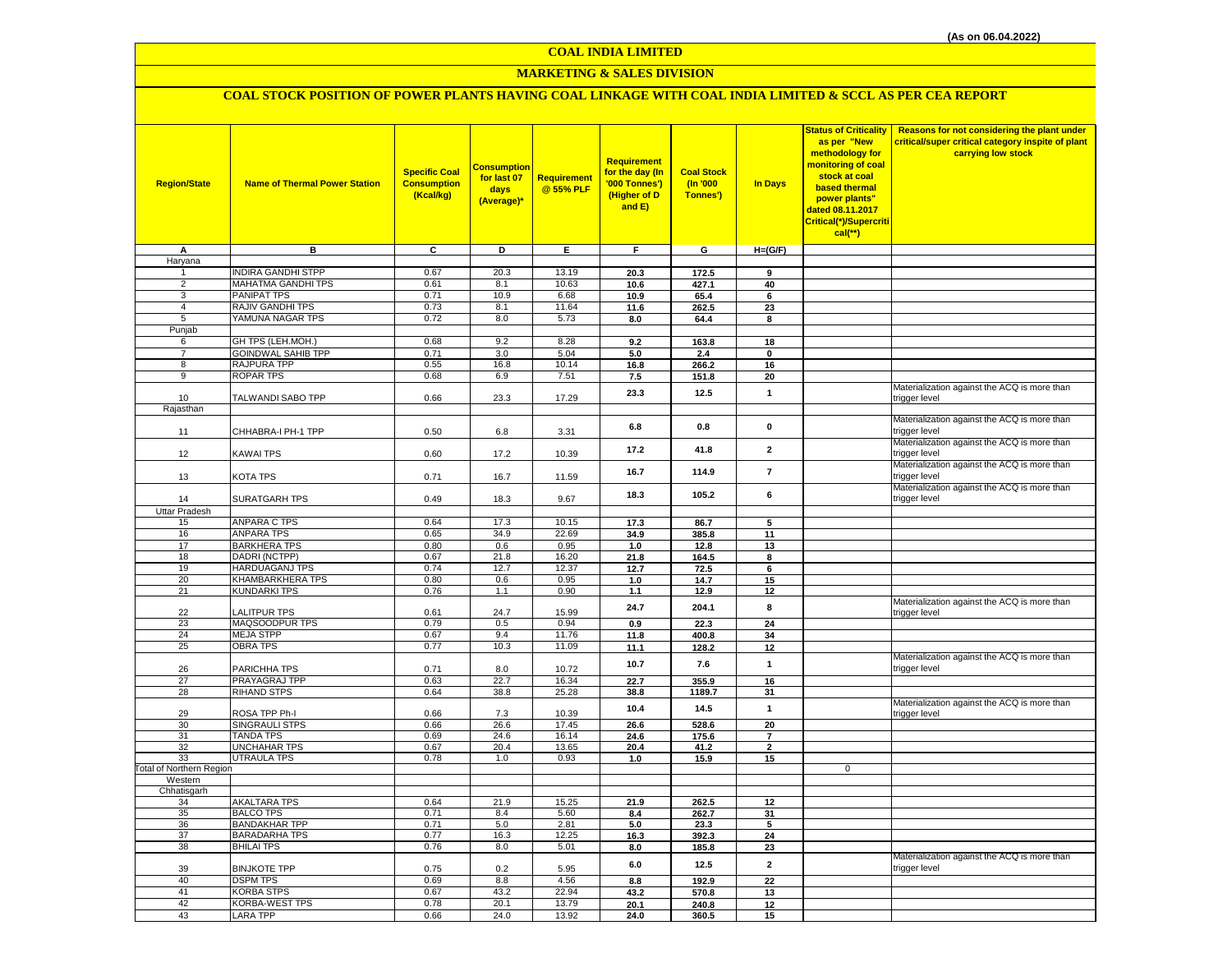## **MARKETING & SALES DIVISION**

# **COAL STOCK POSITION OF POWER PLANTS HAVING COAL LINKAGE WITH COAL INDIA LIMITED & SCCL AS PER CEA REPORT**

| <b>Region/State</b>     | <b>Name of Thermal Power Station</b>   | <b>Specific Coal</b><br><b>Consumption</b><br>(Kcal/kg) | <b>Consumption</b><br>for last 07<br>days<br>(Average)* | Requirement<br>@ 55% PLF | <b>Requirement</b><br>for the day (In<br>'000 Tonnes')<br>(Higher of D<br>and E) | <b>Coal Stock</b><br>(In '000<br>Tonnes') | <b>In Days</b>           | <b>Status of Criticality</b><br>as per "New<br>methodology for<br><mark>monitoring of coal</mark><br>stock at coal<br><b>based thermal</b><br>power plants"<br>dated 08.11.2017<br>Critical(*)/Supercriti<br>cal(**) | Reasons for not considering the plant under<br>critical/super critical category inspite of plant<br>carrying low stock |
|-------------------------|----------------------------------------|---------------------------------------------------------|---------------------------------------------------------|--------------------------|----------------------------------------------------------------------------------|-------------------------------------------|--------------------------|----------------------------------------------------------------------------------------------------------------------------------------------------------------------------------------------------------------------|------------------------------------------------------------------------------------------------------------------------|
| А                       | в                                      | C                                                       | D                                                       | Е.                       | F                                                                                | G                                         | $H=(G/F)$                |                                                                                                                                                                                                                      |                                                                                                                        |
| 44                      | NAWAPARA TPP                           | 0.79                                                    | 0.6                                                     | 6.28                     | 6.3                                                                              | 1.5                                       | $\mathbf 0$              |                                                                                                                                                                                                                      | Materialization against the ACQ is more than<br>trigger level                                                          |
| 45                      | PATHADI TPP                            | 0.65                                                    | 6.5                                                     | 5.18                     | 6.5                                                                              | 123.1                                     | 19                       |                                                                                                                                                                                                                      |                                                                                                                        |
| 46                      | <b>SIPAT STPS</b>                      | 0.68                                                    | 25.8                                                    | 26.62                    | 26.6                                                                             | 626.7                                     | 24                       |                                                                                                                                                                                                                      |                                                                                                                        |
| 47                      | <b>TAMNAR TPP</b>                      | 0.84                                                    | 30.0                                                    | 26.52                    | 30.0                                                                             | 139.7                                     | 5                        |                                                                                                                                                                                                                      | Materialization against the ACQ is more than<br>trigger level                                                          |
| 48                      | UCHPINDA TPP                           | 0.75                                                    | 22.2                                                    | 14.22                    | 22.2                                                                             | 214.1                                     | 10                       |                                                                                                                                                                                                                      | Materialization against the ACQ is more than<br>trigger level                                                          |
| Gujarat                 |                                        |                                                         |                                                         |                          |                                                                                  |                                           |                          |                                                                                                                                                                                                                      | Materialization against the ACQ is more than                                                                           |
| 49                      | GANDHI NAGAR TPS                       | 0.69                                                    | 9.2                                                     | 5.71                     | 9.2                                                                              | 118.0                                     | 13                       |                                                                                                                                                                                                                      | trigger level                                                                                                          |
| 50                      | SABARMATI (D-F STATIONS)               | 0.57                                                    | 4.6                                                     | 2.74                     | 4.6                                                                              | 38.5                                      | #REF!                    |                                                                                                                                                                                                                      |                                                                                                                        |
| 51                      | <b>UKAI TPS</b>                        | 0.67                                                    | 15.5                                                    | 9.85                     | 15.5                                                                             | 81.9                                      | 5                        |                                                                                                                                                                                                                      | Materialization against the ACQ is more than<br>trigger level                                                          |
| 52                      | <b>WANAKBORI TPS</b>                   | 0.67                                                    | 28.9                                                    | 20.22                    | 28.9                                                                             | 67.5                                      | $\overline{2}$           |                                                                                                                                                                                                                      | Materialization against the ACQ is more than<br>trigger level                                                          |
| Madhya Pradesh<br>53    | <b>AMARKANTAK EXT TPS</b>              | 0.65                                                    | 2.5                                                     | 1.80                     | 2.5                                                                              | 46.1                                      | 18                       |                                                                                                                                                                                                                      |                                                                                                                        |
| 54                      | <b>ANUPPUR TPP</b>                     | 0.65                                                    | 17.7                                                    | 10.31                    | 17.7                                                                             | 325.0                                     | 18                       |                                                                                                                                                                                                                      |                                                                                                                        |
| 55                      | <b>BINA TPS</b>                        | 0.74                                                    | 7.3                                                     | 4.88                     | 7.3                                                                              | 44.3                                      | 6                        |                                                                                                                                                                                                                      |                                                                                                                        |
| 56                      | <b>GADARWARA TPP</b>                   | 0.66                                                    | 20.4                                                    | 13.93                    | 20.4                                                                             | 69.5                                      | 3                        |                                                                                                                                                                                                                      | Materialization against the ACQ is more than<br>trigger level                                                          |
| 57                      | KHARGONE STPP                          | 0.60                                                    | 9.4                                                     | 10.45                    | 10.4                                                                             | 188.3                                     | 18                       |                                                                                                                                                                                                                      | Materialization against the ACQ is more than<br>trigger level                                                          |
| 58                      | SANJAY GANDHI TPS                      | 0.82                                                    | 15.9                                                    | 14.57                    | 15.9                                                                             | 36.7                                      | $\overline{2}$           |                                                                                                                                                                                                                      | Non payment of dues                                                                                                    |
| 59                      | SATPURA TPS                            | 0.67                                                    | 7.5                                                     | 11.79                    | 11.8                                                                             | 23.4                                      | $\overline{2}$           |                                                                                                                                                                                                                      | Non Payment of Dues                                                                                                    |
| 60<br>61                | <b>SEIONI TPP</b><br>SHREE SINGAJI TPP | 0.64<br>0.71                                            | 10.2<br>25.4                                            | 5.06<br>23.50            | 10.2                                                                             | 115.5                                     | 11<br>4                  |                                                                                                                                                                                                                      | Non Payment of Dues                                                                                                    |
| 62                      | <b>VINDHYACHAL STPS</b>                | 0.69                                                    | 61.4                                                    | 43.60                    | 25.4<br>61.4                                                                     | 106.9<br>1611.6                           | 26                       |                                                                                                                                                                                                                      |                                                                                                                        |
| Maharashtra             |                                        |                                                         |                                                         |                          |                                                                                  |                                           |                          |                                                                                                                                                                                                                      |                                                                                                                        |
| 63                      | AMRAVATI TPS                           | 0.62                                                    | 17.2                                                    | 11.07                    | 17.2                                                                             | 58.8                                      | 3                        |                                                                                                                                                                                                                      | Materialization against the ACQ is more than<br>trigger level                                                          |
| 64                      | <b>BHUSAWAL TPS</b>                    | 0.72                                                    | 14.9                                                    | 11.44                    | 14.9                                                                             | 38.1                                      | 3                        |                                                                                                                                                                                                                      | Non payment of dues                                                                                                    |
| 65                      | <b>BUTIBORI TPP</b>                    | 0.67                                                    | 0.0                                                     | 5.31                     | 5.3                                                                              | 59.7                                      | 11                       |                                                                                                                                                                                                                      |                                                                                                                        |
| 66                      | CHANDRAPUR (MAHARASHTRA) STPS          | 0.78                                                    | 40.8                                                    | 30.17                    | 40.8                                                                             | 335.8                                     | 8                        |                                                                                                                                                                                                                      | Non payment of dues                                                                                                    |
| 67                      | <b>DAHANU TPS</b>                      | 0.62                                                    | 6.2                                                     | 4.09                     | 6.2                                                                              | 3.1                                       | $\mathbf{1}$             |                                                                                                                                                                                                                      | Materialization against the ACQ is more than<br>trigger level                                                          |
| 68                      | <b>DHARIWAL TPP</b>                    | 0.67                                                    | 8.3                                                     | 5.34                     | 8.3                                                                              | 81.8                                      | 10                       |                                                                                                                                                                                                                      | Materialization against the ACQ is more than<br>trigger level<br>Materialization against the ACQ is more than          |
| 69                      | <b>GMR WARORA TPS</b>                  | 0.67                                                    | 8.2                                                     | 5.29                     | 8.2                                                                              | 21.6                                      | 3                        |                                                                                                                                                                                                                      | trigger level                                                                                                          |
| 70                      | KHAPARKHEDA TPS                        | 0.89                                                    | 22.1                                                    | 15.72                    | 22.1                                                                             | 160.8                                     | $\overline{\mathbf{r}}$  |                                                                                                                                                                                                                      |                                                                                                                        |
| 71                      | <b>KORADI TPS</b>                      | 0.76                                                    | 28.1                                                    | 22.08                    | 28.1                                                                             | 38.5                                      | $\mathbf{1}$             |                                                                                                                                                                                                                      | Non payment of dues                                                                                                    |
| 72                      | <b>MAUDA TPS</b>                       | 0.70                                                    | 33.1                                                    | 21.29                    | 33.1                                                                             | 88.9                                      | 3                        |                                                                                                                                                                                                                      |                                                                                                                        |
| 73<br>74                | <b>NASIK TPS</b>                       | 0.81                                                    | 6.0<br>7.2                                              | 6.72                     | 6.7                                                                              | 22.0                                      | 3                        |                                                                                                                                                                                                                      | Non payment of dues<br>Non payment of dues                                                                             |
| 75                      | <b>PARAS TPS</b><br><b>PARLITPS</b>    | 0.74<br>0.67                                            | 7.9                                                     | 4.90<br>6.65             | 7.2<br>7.9                                                                       | 23.8<br>18.0                              | 3<br>$\overline{2}$      |                                                                                                                                                                                                                      | Non payment of dues                                                                                                    |
| 76                      | SOLAPUR STPS                           | 0.56                                                    | 16.5                                                    | 9.73                     | 16.5                                                                             | 30.2                                      | $\mathbf{2}$             |                                                                                                                                                                                                                      | Materialization against the ACQ is more than<br>trigger level                                                          |
| 77                      | <b>TIRORA TPS</b>                      | 0.66                                                    | 46.0                                                    | 28.73                    | 46.0                                                                             | 212.2                                     | 5                        |                                                                                                                                                                                                                      | Materialization against the ACQ is more than<br>trigger level                                                          |
| 78                      | WARDHA WARORA TPP                      | 0.66                                                    | 5.5                                                     | 4.71                     | 5.5                                                                              | 166.6                                     | 30                       |                                                                                                                                                                                                                      |                                                                                                                        |
| Total of Western Region |                                        |                                                         |                                                         |                          |                                                                                  |                                           |                          | $\mathbf 0$                                                                                                                                                                                                          |                                                                                                                        |
| Southern                |                                        |                                                         |                                                         |                          |                                                                                  |                                           |                          |                                                                                                                                                                                                                      |                                                                                                                        |
| Andhra Pradesh          |                                        |                                                         |                                                         |                          |                                                                                  |                                           |                          |                                                                                                                                                                                                                      | Materialization against the ACQ is more than                                                                           |
| 79                      | DAMODARAM SANJEEVAIAH TPS              | 0.66                                                    | 13.2                                                    | 13.85                    | 13.8                                                                             | 94.8                                      | $\overline{\phantom{a}}$ |                                                                                                                                                                                                                      | trigger level<br>Materialization against the ACQ is more than                                                          |
| 80                      | Dr. N.TATA RAO TPS                     | 0.77                                                    | 29.6                                                    | 17.90                    | 29.6                                                                             | 30.5                                      | $\mathbf{1}$             |                                                                                                                                                                                                                      | trigger level                                                                                                          |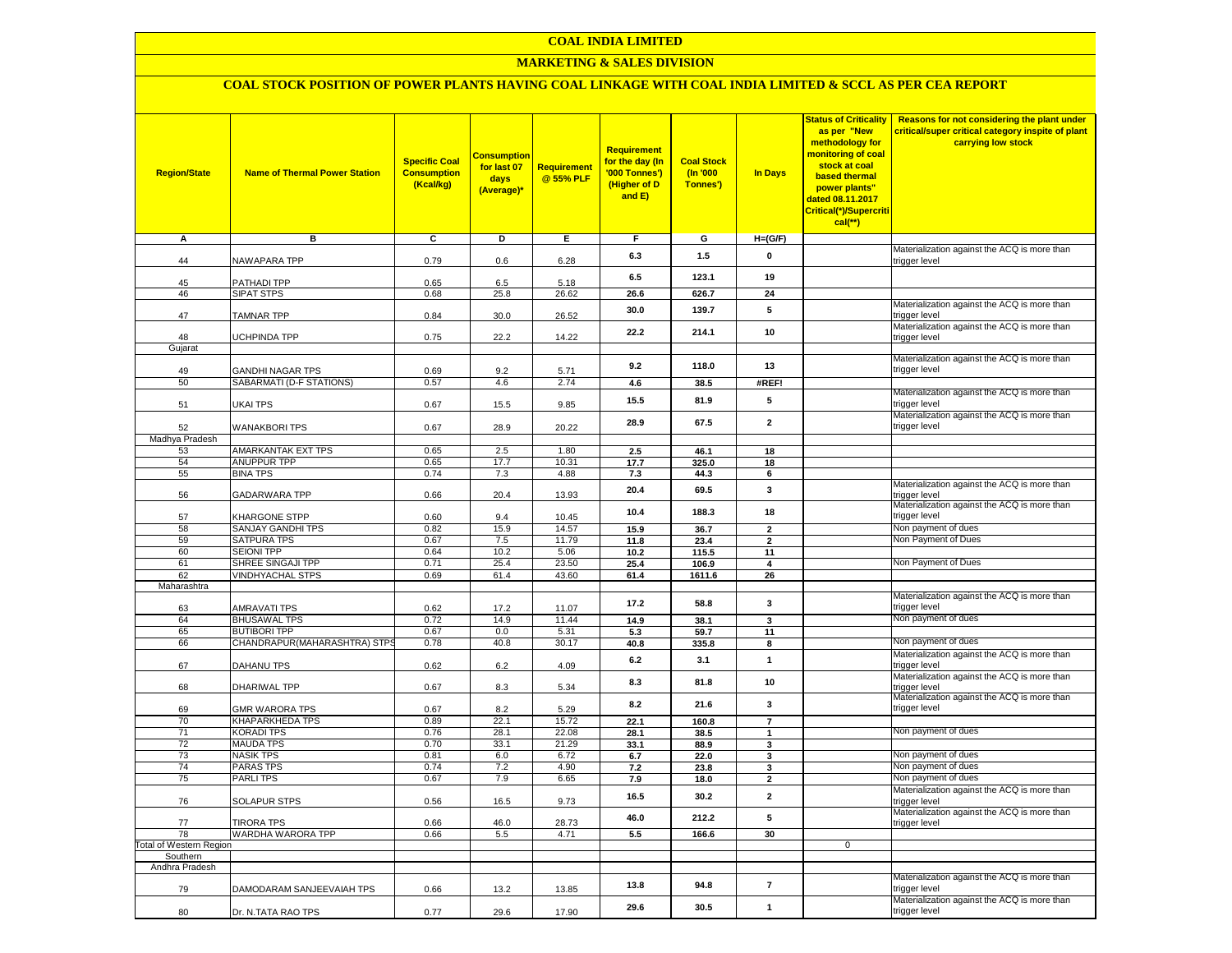## **MARKETING & SALES DIVISION**

# **COAL STOCK POSITION OF POWER PLANTS HAVING COAL LINKAGE WITH COAL INDIA LIMITED & SCCL AS PER CEA REPORT**

| <b>Region/State</b>     | <b>Name of Thermal Power Station</b>       | <b>Specific Coal</b><br><b>Consumption</b><br>(Kcal/kg) | <b>Consumption</b><br>for last 07<br>days<br>(Average)* | <b>Requirement</b><br>@ 55% PLF | Requirement<br>for the day (In<br>'000 Tonnes')<br>(Higher of D<br>and E) | <b>Coal Stock</b><br>(In '000<br>Tonnes') | In Days                     | as per "New<br>methodology for<br>monitoring of coal<br>stock at coal<br>based thermal<br>power plants"<br>dated 08.11.2017<br><mark>Critical(*)/Supercriti</mark><br>cal(**) | <mark>Status of Criticality   Reasons for not considering the plant under</mark><br>critical/super critical category inspite of plant<br>carrying low stock |
|-------------------------|--------------------------------------------|---------------------------------------------------------|---------------------------------------------------------|---------------------------------|---------------------------------------------------------------------------|-------------------------------------------|-----------------------------|-------------------------------------------------------------------------------------------------------------------------------------------------------------------------------|-------------------------------------------------------------------------------------------------------------------------------------------------------------|
| А<br>81                 | в<br>PAINAMPURAM TPP                       | c<br>0.59                                               | D<br>17.2                                               | Е<br>10.21                      | F                                                                         | G                                         | $H=(G/F)$<br>$\overline{7}$ |                                                                                                                                                                               |                                                                                                                                                             |
|                         |                                            |                                                         |                                                         |                                 | 17.2                                                                      | 119.5                                     |                             |                                                                                                                                                                               | Materialization against the ACQ is more than                                                                                                                |
| 82                      | RAYALASEEMA TPS                            | 0.76                                                    | 20.2                                                    | 16.60                           | 20.2                                                                      | 19.0                                      | $\mathbf{1}$                |                                                                                                                                                                               | trigger level                                                                                                                                               |
| 83                      | <b>SIMHADRI</b>                            | 0.78                                                    | 29.9                                                    | 20.54                           | 29.9                                                                      | 295.4                                     | 10                          |                                                                                                                                                                               | Materialization against the ACQ is more than                                                                                                                |
| 84                      | <b>SGPL TPP</b>                            | 0.53                                                    | 14.8                                                    | 9.26                            | 14.8                                                                      | 13.3                                      | $\mathbf{1}$                |                                                                                                                                                                               | trigger level                                                                                                                                               |
| 85<br>Karnataka         | <b>VIZAG TPP</b>                           | 0.67                                                    | 5.4                                                     | 9.20                            | 9.2                                                                       | 28.1                                      | 3                           |                                                                                                                                                                               |                                                                                                                                                             |
| 86                      | <b>BELLARY TPS</b>                         | 0.63                                                    | 17.7                                                    | 14.23                           | 17.7                                                                      | 17.8                                      | $\mathbf{1}$                |                                                                                                                                                                               | Materialization against the ACQ is more than<br>trigger level                                                                                               |
| 87                      | KUDGI STPP                                 | 0.63                                                    | 24.2                                                    | 19.90                           | 24.2                                                                      | 60.5                                      | 3                           |                                                                                                                                                                               | Materialization against the ACQ is more than<br>trigger level                                                                                               |
| 88                      | RAICHUR TPS                                | 0.66                                                    | 15.5                                                    | 14.98                           | 15.5                                                                      | 48.5                                      | 3                           |                                                                                                                                                                               | Materialization against the ACQ is more than<br>trigger level                                                                                               |
| 89                      | YERMARUS TPP                               | 0.62                                                    | 14.0                                                    | 13.09                           | 14.0                                                                      | 5.2                                       | 0                           |                                                                                                                                                                               | Materialization against the ACQ is more than<br>trigger level                                                                                               |
| <b>Tamil Nadu</b>       |                                            |                                                         |                                                         |                                 |                                                                           |                                           |                             |                                                                                                                                                                               |                                                                                                                                                             |
| 90                      | <b>METTUR TPS</b>                          | 0.81                                                    | 12.3                                                    | 8.98                            | 12.3                                                                      | 31.5                                      | 3                           |                                                                                                                                                                               | Materialization against the ACQ is more than<br>trigger level<br>Materialization against the ACQ is more than                                               |
| 91                      | Mettur TPS - II                            | 0.78                                                    | 8.0                                                     | 6.16                            | 8.0                                                                       | 47.7                                      | 6                           |                                                                                                                                                                               | trigger level                                                                                                                                               |
| 92                      | NORTH CHENNAI TPS                          | 0.82                                                    | 30.5                                                    | 19.78                           | 30.5                                                                      | 54.6                                      | $\mathbf{2}$                |                                                                                                                                                                               | Materialization against the ACQ is more than<br>trigger level                                                                                               |
| 93                      | <b>TUTICORIN TPS</b>                       | 0.96                                                    | 9.8                                                     | 13.31                           | 13.3                                                                      | 2.8                                       | $\mathbf 0$                 |                                                                                                                                                                               | Materialization against the ACQ is more than<br>trigger level                                                                                               |
| 94                      | <b>VALLUR TPP</b>                          | 0.72                                                    | 24.2                                                    | 14.26                           | 24.2                                                                      | 163.6                                     | $\overline{7}$              |                                                                                                                                                                               |                                                                                                                                                             |
| Telangana               | <b>BHADRADRITPP</b>                        | 0.69                                                    |                                                         | 9.83                            |                                                                           |                                           |                             |                                                                                                                                                                               |                                                                                                                                                             |
| 95<br>96                | <b>KAKATIYA TPS</b>                        | 0.57                                                    | 13.8<br>10.5                                            | 8.33                            | 13.8<br>10.5                                                              | 103.0<br>131.9                            | $\overline{7}$<br>13        |                                                                                                                                                                               |                                                                                                                                                             |
| 97                      | <b>KOTHAGUDEM TPS (NEW)</b>                | 0.64                                                    | 15.2                                                    | 8.46                            | 15.2                                                                      | 84.8                                      | 6                           |                                                                                                                                                                               |                                                                                                                                                             |
| 98                      | KOTHAGUDEM TPS (STAGE-7)                   | 0.50                                                    | 8.9                                                     | 5.23                            | 8.9                                                                       | 75.1                                      | 8                           |                                                                                                                                                                               |                                                                                                                                                             |
| 99                      | RAMAGUNDEM STPS                            | 0.62                                                    | 30.3                                                    | 21.33                           | 30.3                                                                      | 240.3                                     | 8                           |                                                                                                                                                                               |                                                                                                                                                             |
| 100<br>101              | RAMAGUNDEM-B TPS<br><b>SINGARENI TPP</b>   | 0.77<br>0.58                                            | 0.8<br>14.8                                             | 0.64<br>9.12                    | 0.8<br>14.8                                                               | 8.2<br>130.3                              | 11<br>9                     |                                                                                                                                                                               |                                                                                                                                                             |
| otal of Southern Region |                                            |                                                         |                                                         |                                 |                                                                           |                                           |                             | $\Omega$                                                                                                                                                                      |                                                                                                                                                             |
| Eastern                 |                                            |                                                         |                                                         |                                 |                                                                           |                                           |                             |                                                                                                                                                                               |                                                                                                                                                             |
| Bihar                   |                                            |                                                         |                                                         |                                 |                                                                           |                                           |                             |                                                                                                                                                                               |                                                                                                                                                             |
| 102<br>103              | <b>BARAUNITPS</b><br><b>BARHI</b>          | 0.63<br>0.67                                            | 4.5<br>7.9                                              | 5.90<br>5.84                    | 5.9<br>7.9                                                                | 135.1<br>132.1                            | 23<br>17                    |                                                                                                                                                                               |                                                                                                                                                             |
| 104                     | <b>BARH II</b>                             | 0.67                                                    | 15.7                                                    | 11.67                           | 15.7                                                                      | 264.1                                     | 17                          |                                                                                                                                                                               |                                                                                                                                                             |
| 105                     | KAHALGAON TPS                              | 0.80                                                    | 29.6                                                    | 24.62                           | 29.6                                                                      | 219.7                                     | $\overline{7}$              |                                                                                                                                                                               | Materialization against the ACQ is more than<br>trigger level                                                                                               |
| 106                     | MUZAFFARPUR TPS                            | 0.77                                                    | 5.6                                                     | 3.95                            | 5.6                                                                       | 75.0                                      | 13                          |                                                                                                                                                                               | Materialization against the ACQ is more than<br>trigger level                                                                                               |
| 107                     | <b>NABINAGAR STPP</b>                      | 0.58                                                    | 18.6                                                    | 10.14                           | 18.6                                                                      | 268.7                                     | 14                          |                                                                                                                                                                               |                                                                                                                                                             |
| 108                     | NABINAGAR TPP                              | 0.69                                                    | 15.6                                                    | 9.06                            | 15.6                                                                      | 74.2                                      | 5                           |                                                                                                                                                                               |                                                                                                                                                             |
| Jharkhand               |                                            |                                                         |                                                         |                                 |                                                                           |                                           |                             |                                                                                                                                                                               |                                                                                                                                                             |
| 109<br>110              | BOKARO TPS 'A' EXP<br>CHANDRAPURA(DVC) TPS | 0.57<br>0.61                                            | 6.3<br>7.2                                              | 3.78<br>4.06                    | 6.3<br>7.2                                                                | 260.9<br>155.0                            | 41<br>21                    |                                                                                                                                                                               |                                                                                                                                                             |
| 111                     | <b>JOJOBERA TPS</b>                        | 0.69                                                    | 3.3                                                     | 2.18                            | 3.3                                                                       | 65.5                                      | 20                          |                                                                                                                                                                               |                                                                                                                                                             |
| 112                     | <b>KODARMA TPP</b>                         | 0.62                                                    | 13.8                                                    | 8.23                            | 13.8                                                                      | 144.2                                     | 10                          |                                                                                                                                                                               |                                                                                                                                                             |
| 113                     | <b>MAHADEV PRASAD STPP</b>                 | 0.70                                                    | 7.3                                                     | 5.01                            | 7.3                                                                       | 41.7                                      | 6                           |                                                                                                                                                                               | Materialization against the ACQ is more than<br>trigger level                                                                                               |
| 114                     | MAITHON RB TPP                             | 0.64                                                    | 11.3                                                    | 8.89                            | 11.3                                                                      | 315.3                                     | 28                          |                                                                                                                                                                               | Materialization against the ACQ is more than                                                                                                                |
| 115<br>Odisha           | TENUGHAT TPS                               | 0.75                                                    | 4.3                                                     | 4.16                            | 4.3                                                                       | 32.4                                      | $\bf 7$                     |                                                                                                                                                                               | trigger level                                                                                                                                               |
| 116                     | DARLIPALI STPS                             | 0.71                                                    | 27.4                                                    | 14.95                           | 27.4                                                                      | 372.2                                     | 14                          |                                                                                                                                                                               |                                                                                                                                                             |
| 117                     | <b>DERANG TPP</b>                          | 0.70                                                    | 16.0                                                    | 11.10                           | 16.0                                                                      | 1205.4                                    | 75                          |                                                                                                                                                                               |                                                                                                                                                             |
| 118                     | <b>IB VALLEY TPS</b>                       | 0.83                                                    | 16.9                                                    | 19.16                           | 19.2                                                                      | 293.6                                     | 15                          |                                                                                                                                                                               |                                                                                                                                                             |